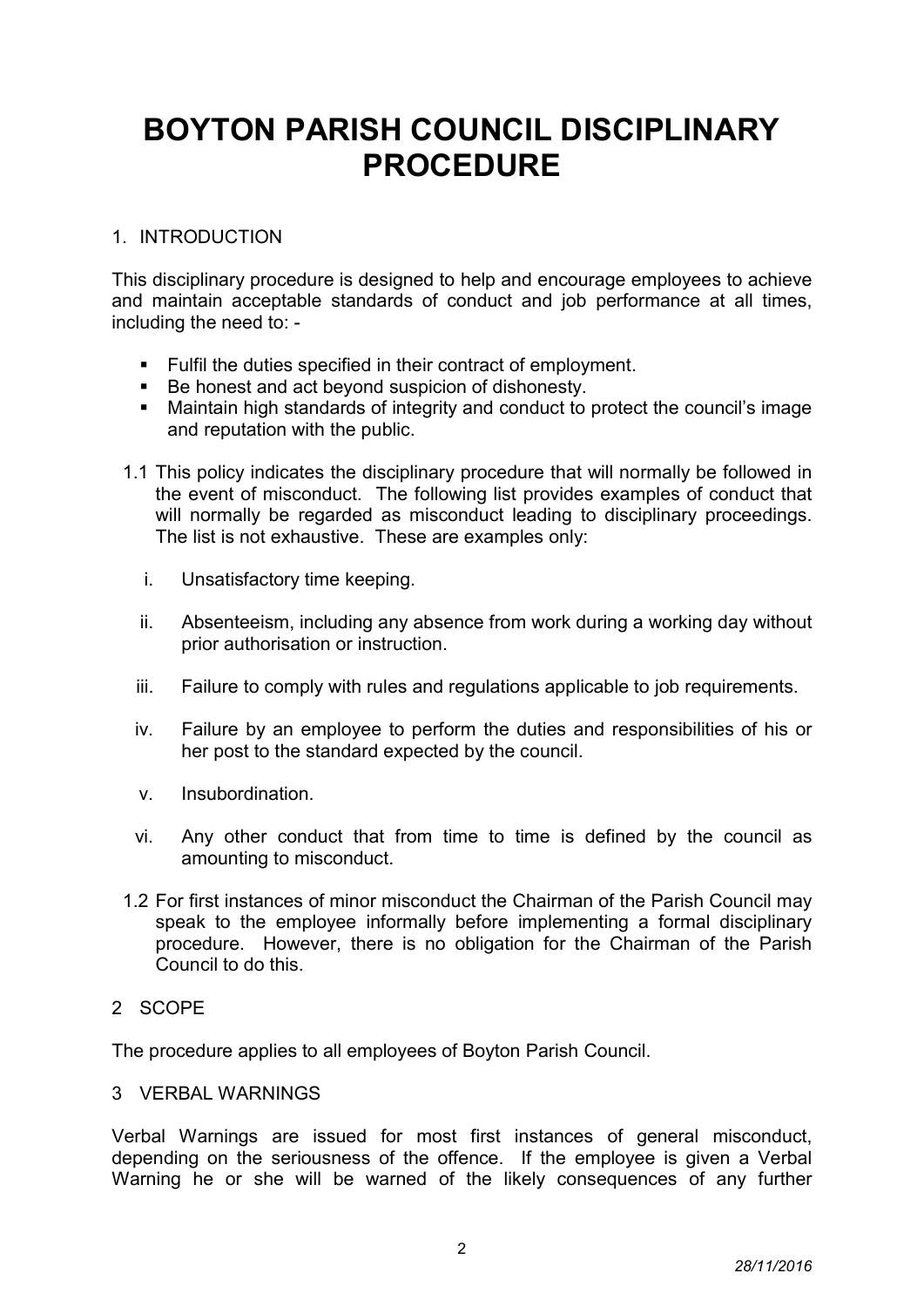disciplinary offences or a failure to improve his or her conduct to the satisfaction of the council. A note confirming the Verbal Warning will be placed on the employee's personnel file and a copy will be provided to the employee. A Verbal Warning will normally remain in force for 6 months.

The Verbal Warning stage of the procedure may be omitted if the offence is of a sufficiently serious nature.

### 4 FIRST WRITTEN WARNING

In the case of a serious offence or repetition of an earlier minor offence the employee will normally be given a First Written Warning. A First Written Warning will be issued by the Chairman of the Parish Council and will set out:

- i. the nature of the offence and the improvement required (if appropriate) and over what period;
- ii. the likely consequences of any further offence or failure by the employee to improve his/her conduct to an acceptable standard;
- iii. that further offences will result in more serious disciplinary action; and
- iv. the employee's right of appeal.

A first Written Warning will normally remain in force for 6 months.

The First Written Warning stage of the procedure may be omitted if the offence is of a sufficiently serious nature.

#### 5 FINAL WRITTEN WARNING

If further misconduct occurs within the time period specified in a First Written Warning, or if the misconduct is sufficiently serious the employee will be given a Final Written Warning. A Final Written Warning will be issued by the Chairman of the Parish Council and will set out:

- i. the nature of the offence and the improvement required (if appropriate) and over what period;
- ii. the likely consequences of any further offence or a failure by the employee to improve his/her conduct to an acceptable standard;
- iii. that further offences will result in more serious disciplinary action up to and including dismissal; and
- iv. the employee's right of appeal.

Final Written Warnings may also be issued in circumstances where the misconduct does not amount to gross misconduct, but is sufficiently serious enough to warrant only one written warning.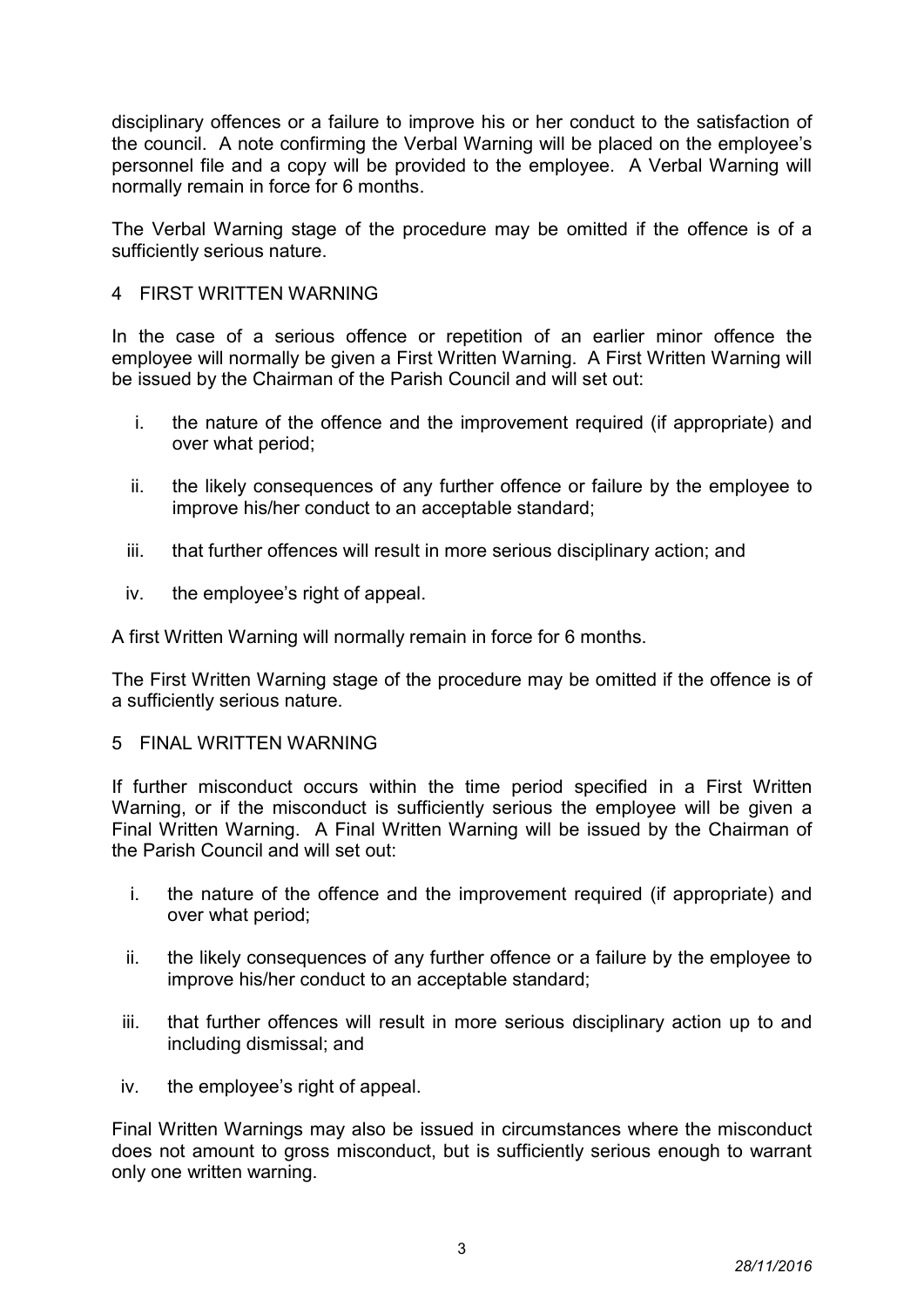A Final Written Warning will normally remain in force for 12 months.

# 6 STANDARD COUNCIL DISCIPLINARY PROCEDURE

- 6.1. In the case of further misconduct within the time period specified in any Final Written Warning or if the misconduct is sufficiently serious and the council deems it to be appropriate to contemplate the dismissal, demotion or suspension (without pay) of the employee, the following formal disciplinary procedure will be followed.
- 6.2. The council will investigate the alleged misconduct and will establish the facts surrounding the complaint as necessary, taking into account the statements of any available witnesses.
- 6.3. The council will set out in writing the alleged conduct or other circumstances which lead the council to contemplate dismissing the employee or taking disciplinary action against the employee and the basis for the allegation and will send the employee a copy of the statement inviting the employee to attend a disciplinary meeting to discuss the matter. The employee will be provided with a reasonable opportunity to consider his or her response to the information provided in the statement before attending the meeting. The employee must take all reasonable steps to attend the meeting.
- 6.4. Disciplinary meetings will normally be convened within 5 working days of the council sending the employee the written statement referred to in 6.3 above. The employee may be accompanied to any disciplinary meeting by a representative of a trade union or companion. The council will be represented by the Chairman of the Parish Council.
- 6.5. If the time or date proposed for the meeting is inconvenient (either for the employee or for the employee's companion, should he or she wish to be accompanied to the meeting pursuant to 6.4 above), the employee may ask to postpone the meeting by up to 5 working days.
- 6.6. The meeting may be adjourned to allow matters raised during the course of the meeting to be investigated, or to afford the Chairman of the Parish Council time to consider his/her decision.
- 6.7. After the meeting the council will inform the employee of its decision and any applicable sanction within 5 working days. The meeting may be reconvened for this purpose. The decision will be confirmed to the employee in writing.
- 6.8. If the employee wishes to appeal against the decision he or she must notify the council in writing within 5 days of receiving written notice of the decision.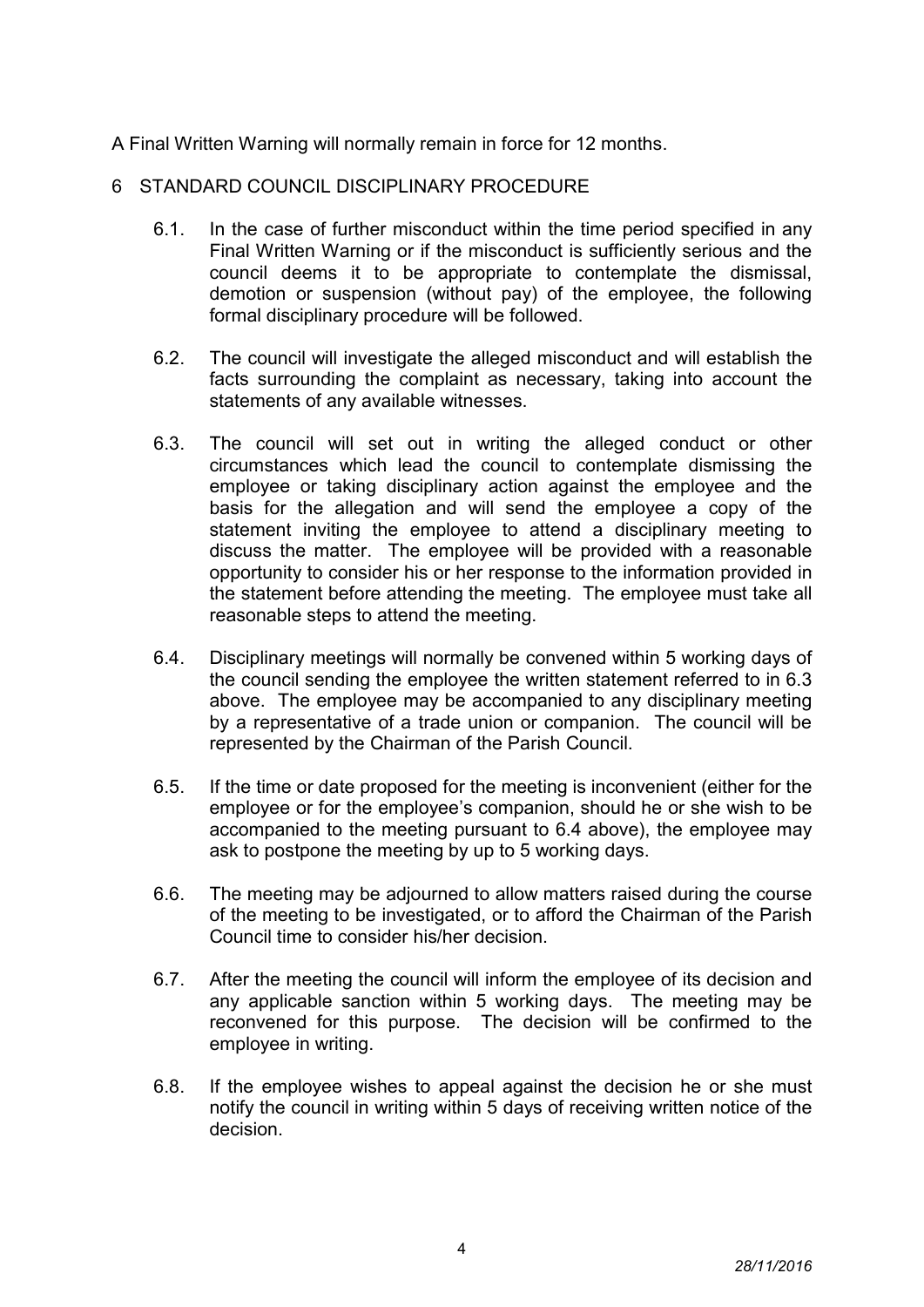- 6.9. If the employee notifies the council that he or she wishes to appeal, the Parish Council will meet to form a Staffing Committee. The employee will then be invited to attend a disciplinary appeal meeting before the Council's Staffing Committee. The employee must take all reasonable steps to attend that disciplinary appeal meeting. The employee has the right to be accompanied to a disciplinary appeal meeting by a representative of a trade union or a companion.
- 6.10. A disciplinary appeal meeting will normally be convened within 7 working days of the council receiving notification that the employee wishes to appeal pursuant to 6.8 above. If the meeting date is inconvenient for the employee or the employee's companion he or she may ask to postpone the meeting by up to 5 working days.
- i. Any new evidence that the employee wishes to put forward will be considered, as will any new evidence from the council. The original disciplinary penalty will be reviewed.
- ii. The disciplinary appeal sanction originally imposed cannot be increased upon appeal.
- iii. The disciplinary appeal meeting will not necessarily take place before any disciplinary sanction imposed by the council takes effect. If the employee's appeal is against dismissal and the appeal is successful the employee will be reinstated and continuity of employment will be preserved.
- iv. The meeting may be adjourned to allow matters raised during the course of the meeting to be investigated, or to afford the Council's Staffing Committee time to consider its decision.
	- 6.11. After the disciplinary appeal meeting the council will inform the employee of its final decision within 5 working days. The meeting may be reconvened for this purpose. The decision will be confirmed to the employee in writing.
- 7 COUNCIL DISMISSAL PROCEDURE FOR USE IN GROSS MISCONDUCT
- 7.1. The following list provides examples of conduct that will normally be regarded by the council as Gross Misconduct. This list is not exhaustive. These are examples only:
	- i. Refusal or repeated failure by an employee to carry out his or her duties.
	- ii. Falsification of documents or information (including expense claims).
	- iii. Unauthorised disclosure of confidential information.
	- iv. Assaulting a fellow employee or any other person whilst acting or purporting to act on behalf of the council.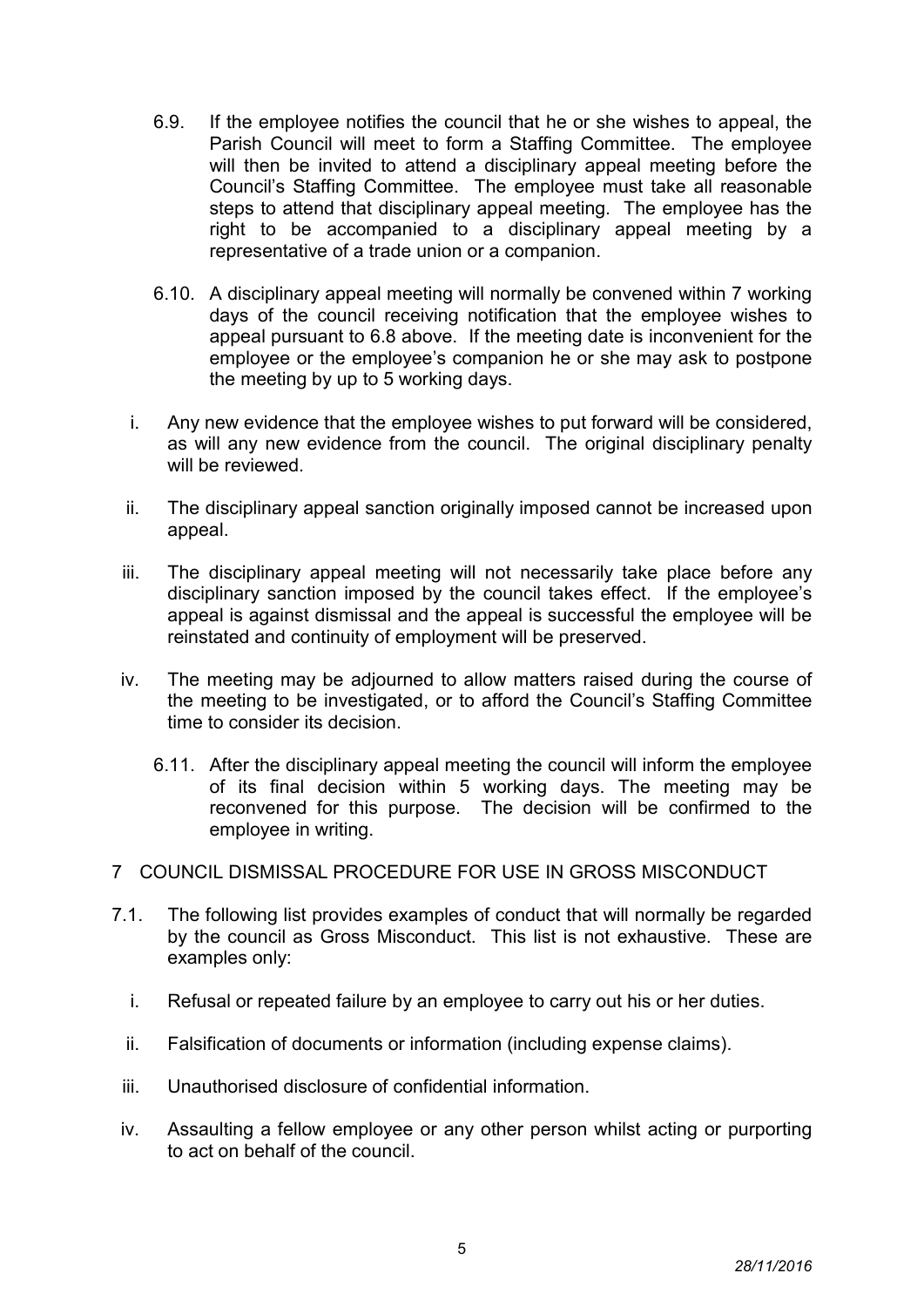- v. Insulting, indecent or offensive behaviour towards a fellow employee or any other person whilst acting or purporting to act on behalf of the council.
- vi. Serious or repeated harassment (including sexual and racial harassment).
- vii. Incapacity at work due to the influence of alcohol, unprescribed drugs or any other substance.
- viii. Wilful damage to council property.
- ix. Theft, unauthorised use or possession of council property or theft of the property of a fellow employee.
- x. Conduct bringing the council into disrepute.
- xi. Any other conduct that from time to time is defined by the council as amounting to gross misconduct.
- 7.2. If an employee is accused of any Gross Misconduct he or she may be suspended from work on full pay pending the outcome of an investigation into the alleged offence(s). Such a period of suspension will not normally exceed 10 working days unless there are exceptional circumstances.
- 7.3. The council will investigate the matter and will establish the facts surrounding the complaint as necessary, taking into account the statements of any available witnesses. As part of that investigation the employee will be interviewed.
- 7.4. If the council believes the employee is guilty of gross misconduct his or her employment will be terminated summarily without notice or pay in lieu of notice.
- 7.5. The council will send the employee a statement, setting out the allegations of misconduct that led to the employee's dismissal and the council's basis for thinking that the employee is guilty of that misconduct. The date on which the employment terminated will be confirmed to the employee and the employee may be reminded of any continuing obligations he or she may have following the termination of employment. This statement will also explain the employee's right to appeal against the council's decision.
- 7.6. If the employee wishes to appeal against the council's decision he or she must notify the council in writing within 5 working days of receiving notice of the council's decision pursuant to 7.5 above.
- 7.7. If the employee appeals, the Parish Council will meet to form a Staffing Committee and will then invite the employee to attend a disciplinary appeal meeting before the Council's Staffing Committee. The employee must take all reasonable steps to attend the meeting. The employee has the right to be accompanied to a disciplinary appeal meeting by a representative of a trade union or companion.